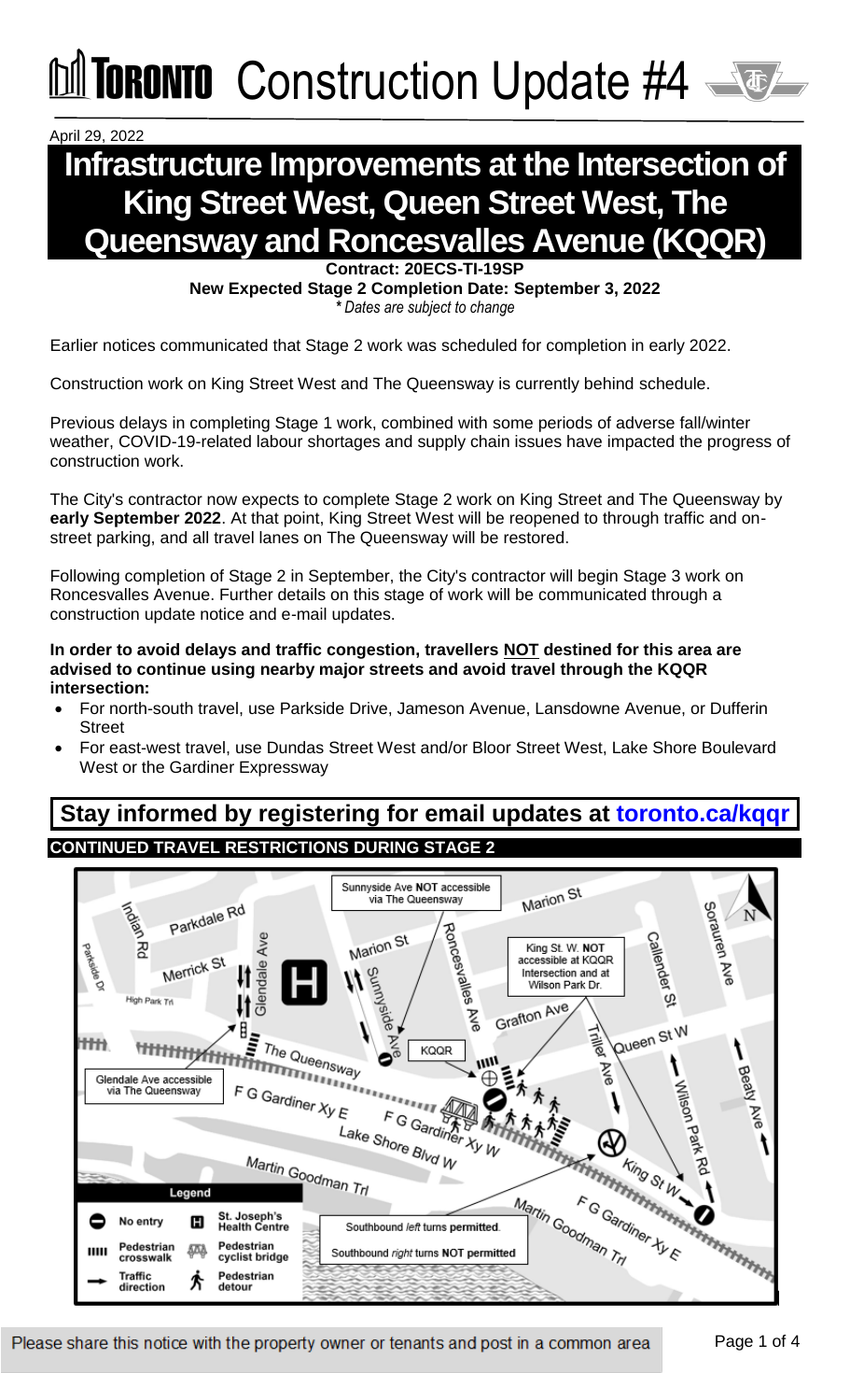## **TORONTO** Construction Update #4

#### **IMPORTANT INFORMATION ABOUT COVID-19 AND CONSTRUCTION WORK IN TORONTO**

During construction, the contractor is responsible for the Health & Safety on site under the Ontario Occupational Health and Safety Act and is expected to implement COVID-19 mitigation practices. For more information on the City's response to COVID-19 please visit [toronto.ca/covid-19.](http://www.toronto.ca/covid-19)

#### **COMPLETED**

Crews have completed the following work:

- Streetcar track replacement on The Queensway (Roncesvalles Avenue to Sunnyside Avenue).
- Sidewalk installation on The Queensway (Roncesvalles Ave to Parkside Drive), except at Glendale Avenue and Sunnyside Avenue intersections.
- Streetcar track replacement on King Street West (Queen Street West to just west of Triller Avenue).

#### **REMAINING WORK**

Crews will continue and/or complete the following work:

- Streetcar track replacement on The Queensway (Sunnyside Avenue to Parkside Drive).
- Road reconstruction on The Queensway (Sunnyside Avenue to Parkside Drive).
- Bell manholes replacement on The Queensway
- Barrier wall installation along the south street line of The Queensway from Sunnyside to approximated 90 meters further west.
- Traffic signal installation at the KQQR, Sunnyside Avenue and Glendale Avenue intersections.
- Toronto Hydro and TTC electrical works on The Queensway.
- Road and sidewalk reconstruction on King Street West (Queen Street West to Triller Avenue).

#### **WHAT TO EXPECT DURING CONSTRUCTION**

- You may experience dust, noise and other inconveniences. The City will make efforts to reduce the impacts. We appreciate your patience.
- The City will not be responsible for damage to any privately owned items on City property.

| Work Hours: Work will continue to take place Monday to Friday, 7 a.m. to 7 p.m.<br>Additional evening and weekend work hours may be required.<br>Any necessary weekend and evening work will be communicated via email updates.<br>Traffic Management: Efforts continue to be made to manage traffic in the area for the<br>safety of workers, motorists, cyclists and pedestrians. People driving and cycling should<br>expect delays and increased traffic on nearby major streets.<br><b>The Queensway</b><br>Effective May 4, 2022, eastbound left turns from The Queensway to the St.<br>Joseph's Health Centre's Main (Melnyk) entrance (30 The Queensway) will be<br>prohibited. An alternate access to this entrance is via: Glendale Avenue north,<br>Parkdale Avenue west, Sunnyside Avenue south, and The Queensway west.<br>Northbound access to Sunnyside Avenue from The Queensway continues to be<br>prohibited (southbound left and right turns will continue to be permitted from<br>Sunnyside Avenue to The Queensway). Glendale Avenue continues to be<br>accessible via The Queensway.<br><b>King Street West</b><br>King Street West continues to be closed from Queen Street West to Wilson Park<br>Road to facilitate remaining Stage 2 work.<br>Southbound right turns from Triller Avenue to King Street West continue to be<br>prohibited.<br>Southbound left turns from Triller Avenue to King Street West are permitted.<br>Emergency access will be maintained at all times.<br><b>Pedestrians:</b> Access to sidewalks will continue to be maintained in the work zones. |
|--------------------------------------------------------------------------------------------------------------------------------------------------------------------------------------------------------------------------------------------------------------------------------------------------------------------------------------------------------------------------------------------------------------------------------------------------------------------------------------------------------------------------------------------------------------------------------------------------------------------------------------------------------------------------------------------------------------------------------------------------------------------------------------------------------------------------------------------------------------------------------------------------------------------------------------------------------------------------------------------------------------------------------------------------------------------------------------------------------------------------------------------------------------------------------------------------------------------------------------------------------------------------------------------------------------------------------------------------------------------------------------------------------------------------------------------------------------------------------------------------------------------------------------------------------------------------------------------------------|
|                                                                                                                                                                                                                                                                                                                                                                                                                                                                                                                                                                                                                                                                                                                                                                                                                                                                                                                                                                                                                                                                                                                                                                                                                                                                                                                                                                                                                                                                                                                                                                                                        |
|                                                                                                                                                                                                                                                                                                                                                                                                                                                                                                                                                                                                                                                                                                                                                                                                                                                                                                                                                                                                                                                                                                                                                                                                                                                                                                                                                                                                                                                                                                                                                                                                        |
|                                                                                                                                                                                                                                                                                                                                                                                                                                                                                                                                                                                                                                                                                                                                                                                                                                                                                                                                                                                                                                                                                                                                                                                                                                                                                                                                                                                                                                                                                                                                                                                                        |
|                                                                                                                                                                                                                                                                                                                                                                                                                                                                                                                                                                                                                                                                                                                                                                                                                                                                                                                                                                                                                                                                                                                                                                                                                                                                                                                                                                                                                                                                                                                                                                                                        |
|                                                                                                                                                                                                                                                                                                                                                                                                                                                                                                                                                                                                                                                                                                                                                                                                                                                                                                                                                                                                                                                                                                                                                                                                                                                                                                                                                                                                                                                                                                                                                                                                        |
|                                                                                                                                                                                                                                                                                                                                                                                                                                                                                                                                                                                                                                                                                                                                                                                                                                                                                                                                                                                                                                                                                                                                                                                                                                                                                                                                                                                                                                                                                                                                                                                                        |
| Pedestrians can continue to cross the KQQR intersection at the following locations:<br>North-south at Queen Street West and East-west at Roncesvalles Avenue<br>Pedestrians will not be able to cross at the following locations: north-south at The<br>Queensway and east-west at King Street West.<br>A temporary pedestrian detour with wayfinding signage continues to be in place to<br>and from the KQQR intersection and the pedestrian / cyclist bridge (see map on<br>Page 1).<br>Pedestrians can continue crossing north-south on The Queensway at Glendale                                                                                                                                                                                                                                                                                                                                                                                                                                                                                                                                                                                                                                                                                                                                                                                                                                                                                                                                                                                                                                  |
| Avenue.                                                                                                                                                                                                                                                                                                                                                                                                                                                                                                                                                                                                                                                                                                                                                                                                                                                                                                                                                                                                                                                                                                                                                                                                                                                                                                                                                                                                                                                                                                                                                                                                |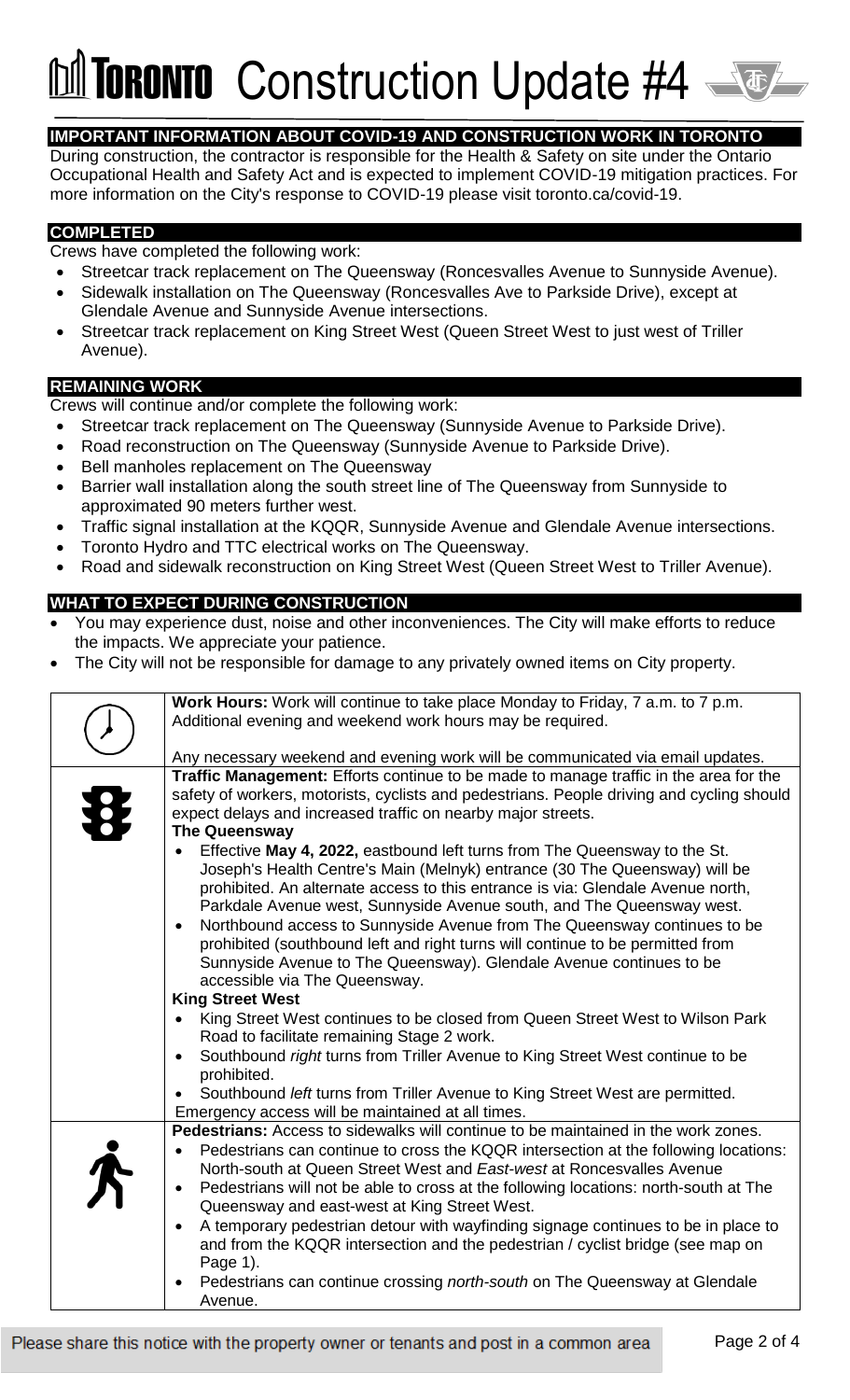# M TORONTO Construction Update #4

| Cyclists: Cyclist access will continue to be maintained on The Queensway in the                                                                                         |
|-------------------------------------------------------------------------------------------------------------------------------------------------------------------------|
| shared lanes between the KQQR intersection and Parkside Drive.                                                                                                          |
| Due to the King Street West road closure, cyclists must dismount and use available                                                                                      |
| sidewalks to travel in both directions on King Street West.                                                                                                             |
| TTC Service - During Remainder of Stage 2 work:                                                                                                                         |
| 501/301 Queen Streetcar routing                                                                                                                                         |
| 501 streetcars are currently operating on Queen Street between Bathurst Street                                                                                          |
| (Wolseley Loop) in the west and Neville Park Loop in the east.                                                                                                          |
| 501L and 501H Replacement buses will run west from Broadview Avenue to Long                                                                                             |
| Branch Loop and to Humber Loop, respectively.<br>301 Night Replacement buses will operate along the entire route between Long                                           |
| $\bullet$<br>Branch Loop in the west and Neville Park Loop in the east.                                                                                                 |
| 504 King Streetcar routing                                                                                                                                              |
| 504 streetcars are currently operating on King Street between Dufferin Gate Loop in                                                                                     |
| the west and Distillery Loop in the east.                                                                                                                               |
| <b>504C King Replacement Buses</b>                                                                                                                                      |
| Westbound Replacement buses are operating between Exhibition Loop and                                                                                                   |
| Dundas West Station via, west King Street West, north Dufferin Street, west Queen                                                                                       |
| Street West and north Roncesvalles Avenue. During TTC track renewal work at                                                                                             |
| Dundas West Station, 501 King buses will not enter Dundas West Station and will                                                                                         |
| operate to High Park Station via Bloor Street.                                                                                                                          |
| <b>Eastbound</b> Replacement buses via, south Dundas Street West, south<br>$\bullet$                                                                                    |
| Roncesvalles Avenue, east Queen Street West, south Triller Avenue and east King                                                                                         |
| <b>Street West.</b>                                                                                                                                                     |
| <b>304 King Replacement Buses</b><br>304 King Night buses are operating between Dundas West Station and Broadview                                                       |
| Station using the same rerouting as above around the KQQR intersection. During                                                                                          |
| the TTC track work at Dundas West Station, 304 King buses will loop around the                                                                                          |
| station via Edna Avenue. After May 8, 2022, 304 buses will operate to High Park                                                                                         |
| Station via Bloor Street.                                                                                                                                               |
| <b>402 Parkdale Community Bus</b>                                                                                                                                       |
| This service will continue to operate on its current schedule in the neighbourhood.<br>$\bullet$                                                                        |
| Visit: ttc.ca for accurate schedule information.                                                                                                                        |
| <b>Parking:</b> Parking in the active work zone is not be permitted as space is needed for                                                                              |
| construction equipment and materials. If your parked vehicle affects construction work,                                                                                 |
| it will be relocated with no charge to the owner. If your vehicle is moved, please contact                                                                              |
| parking control for its location at 416-808-2222.                                                                                                                       |
| On-street parking continues to be restricted on King Street West between Queen<br><b>Street West and Triller Avenue.</b>                                                |
| Access to private driveways and front yard parking spaces on King Street West<br>$\bullet$                                                                              |
| between Queen Street West and Triller Avenue continues to be restricted. Impacted                                                                                       |
| residents will be updated directly once access can be restored.                                                                                                         |
| Residents and businesses impacted by the King Street West road closure can use the                                                                                      |
| temporary loading zone on the south side of Queen Street West (east of King Street                                                                                      |
| West) for loading / unloading and delivery needs.                                                                                                                       |
| Parking Violation Notices: Please ensure you park in a legal parking spot at all                                                                                        |
| times. If parking enforcement is called to a street, officers must issue a yellow parking                                                                               |
| violation notice (ticket) to vehicles in violation of parking by-laws. If you receive a yellow                                                                          |
| notice during this construction work, please do one of the following within 15 days of the                                                                              |
| notice date in order to avoid additional fines or records being kept of non-payment:<br>1) Pay the parking violation (follow instructions on the back of the notice) or |
| 2) File a Parking Violation Dispute with the City online, by mail, or in person (follow                                                                                 |
| instructions on the back of the notice). As part of the dispute process, you may                                                                                        |
| include the construction notice and/or other documentation related to parking                                                                                           |
| impacts resulting from construction.                                                                                                                                    |
| If you do not have a copy of the Construction Notice, please contact 311 to request a                                                                                   |
| copy.                                                                                                                                                                   |
| Please note: Violation notices cannot be cancelled if vehicles are parked in illegal                                                                                    |
| parking spots (i.e. in front of a fire hydrant or in No Parking zones).                                                                                                 |
| In an effort to reduce ticketing due to construction, please exercise patience with                                                                                     |
| neighbours who are experiencing construction impacts and may need to temporarily                                                                                        |
| park on your street.                                                                                                                                                    |